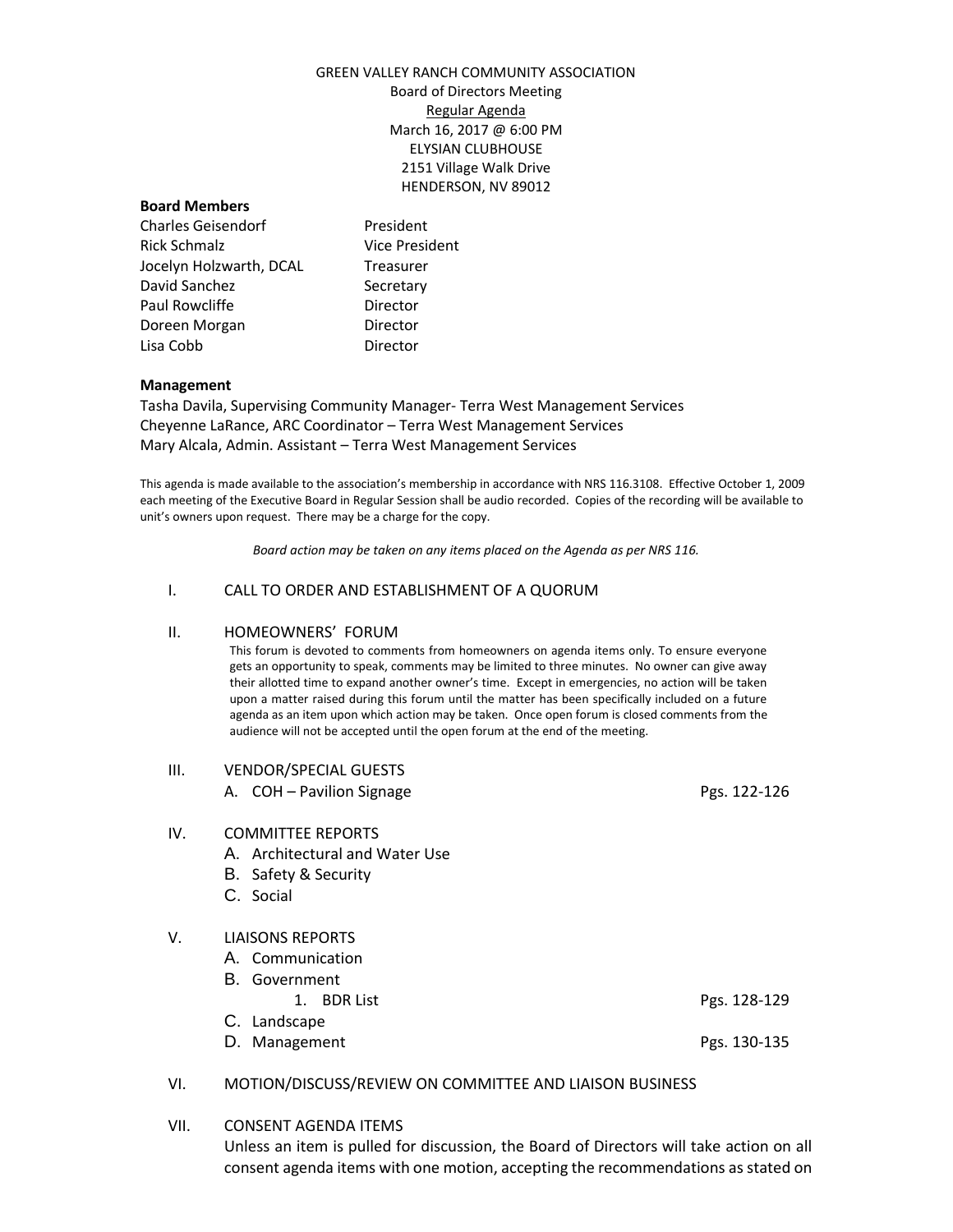the agenda item. To pull an item for discussion, please notify the Board President before action is taken on the consent agenda items.

| A. Approval of Minutes - February 16, 2017         | Pgs. 137-141 |
|----------------------------------------------------|--------------|
| B. 2016 Approved Landscape Proposals Report        | Pgs. 142-143 |
| C. Acceptance of Financials (January not released) | <b>None</b>  |
| D. Review of Litigation Disclosure                 | Pgs. 144-150 |
| E. Next Meeting - April 20, 2017                   |              |
| F. 2016 Pending Reserve Projects                   | Pg. 151      |
| G. 2017 Reserve Projects                           | Pgs. 152-154 |
| H. Project Priority List                           | Pg. 155      |

- VIII. Open Sealed Bids Motion/Discuss/Review to approve management to open sealed bids Pg. 156
- IX. FINANCIAL

A. Treasurers Report

- X. UNFINISHED BUSINESS
	- A. Bella Vista ARC Motion/Discuss/Review to approve/deny/postpone the ARC request. Pgs. 158-181
	- B. Wall Repairs Proposal#16-1120JH Motion/Discuss/Review to Pgs. 182-186 approve/deny/postpone the proposal from Intertex for wall repairs.
	- C. Fountain Hills Power Reimbursement Motion/Discuss/Review to Pg. 187 approve/deny/postpone the request to take back financial responsibility of meter# CC028483317-2081.
	- D. Alum-Wood Rafter Installation Bids Motion/Discuss/Review to approve/deny/postpone the bid acceptance to install rafters in Summit Ridge and Strawberry Hills Parks. Pgs. 188-195

# XI. NEW BUSINESS

- A. Landscaping Proposal#10241601SC Motion/Discuss/Review to Pg. 197 approve/deny/postpone the bid from Jaramillo for plant/rock replacement.
- B. Landscaping Proposal#10241602SC Motion/Discuss/Review to Pg. 198 approve/deny/postpone bid from Jaramillo for plant replacement.
- C. CAI Annual Conference Motion/Discuss/Review to approve/deny/postpone the CAI Annual Conference sign-ups for Board Members. Pgs. 199-214
- D. Citrus Gardens ARC Motion/Discuss/Review to approve/deny/postpone the ARC request. **Pgs. 215-224**
- E. Kelby Brandow Social Committee Resignation Motion/Discuss/Review to approve/deny/postpone the resignation. The restriction of the Pg. 225
- XII. INFORMATIONAL/UPDATES
	- A. Bobtail Park (Play Equipment Replacement Demo)
	- B. Strawberry Hills Park (Play Equipment Replacement Rebid)
	- C. Summerwood Park (Play Equipment Replacement Specs)

## XIII. HOMEOWNER LETTERS / REQUESTS

- XIV. NEXT MEETING A. April 20, 2017
- XV. BOARD MEMBERS CLOSING COMMENTS